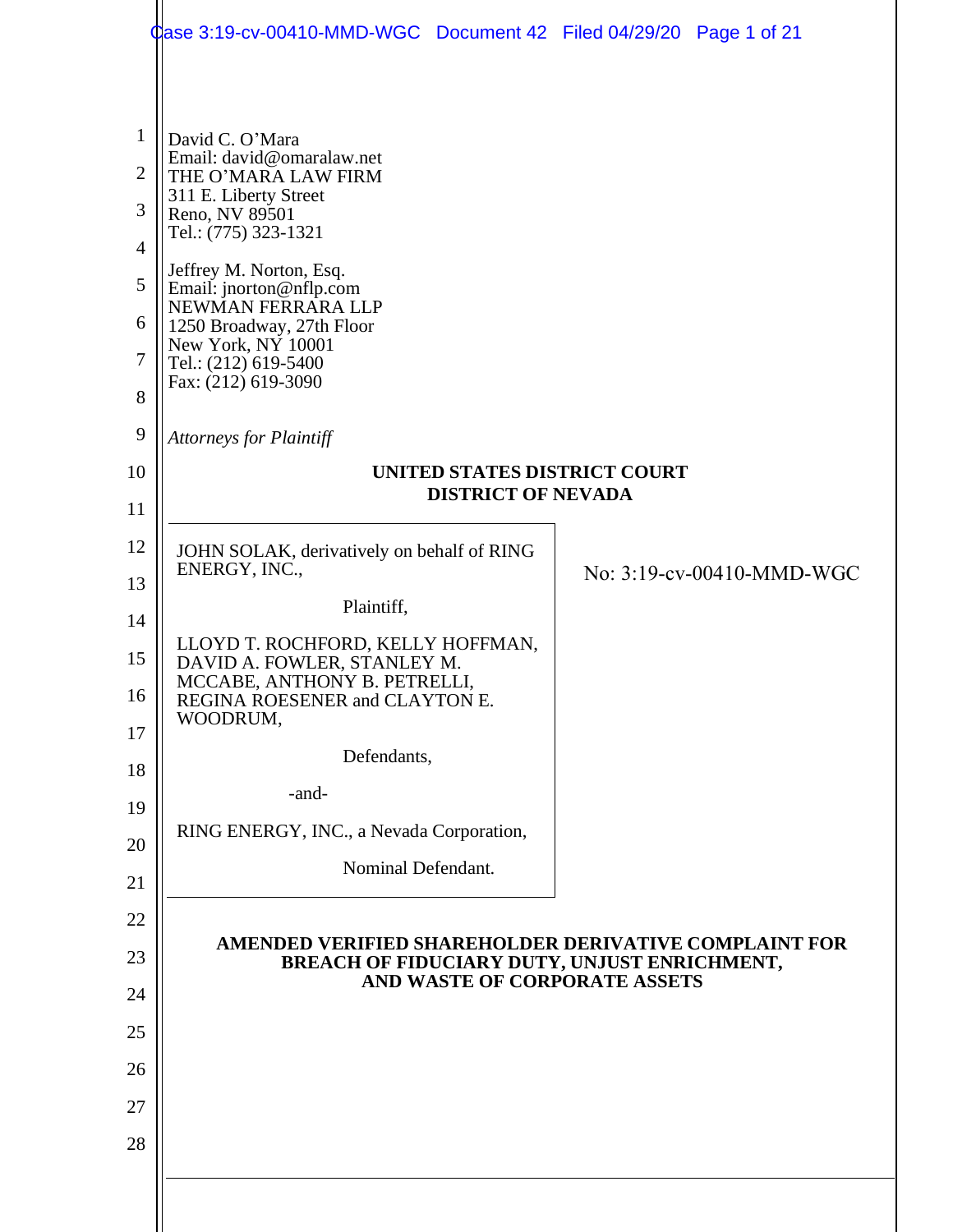1 2 3 4 5 6 7 8 9 10 11 12 13 14 Plaintiff, John Solak, by his attorneys, submits this Amended Verified Shareholder Derivative Complaint in the name of, and on behalf of, Nominal Defendant Ring Energy, Inc. ("Ring" or the "Company") against certain directors and officers of Ring for Breach of Fiduciary Duty, Unjust Enrichment, Waste of Corporate Assets, and violations of Section 14(a) of the Securities Exchange Act of 1934, as amended (the "Exchange Act"). Plaintiff alleges the following based upon personal knowledge as to himself and his own acts, and information and belief as to all other matters, based upon, *inter alia*, the investigation conducted by and through Plaintiff's attorneys, which included, among other things, a review of the Defendants' public documents, conference calls, and announcements made by Defendants, United States Securities and Exchange Commission ("SEC") filings, wire and press releases published by and regarding the Company, legal filings, news reports, securities analysts' reports and advisories about the Company, and information readily obtainable on the Internet. Plaintiff believes that substantial additional evidentiary support will exist for the allegations set forth herein after a reasonable opportunity for discovery.

15

## **NATURE AND SUMMARY OF THE ACTION**

16 17 18 19 1. Ring's Board of Directors (the "Board") has a practice and policy of knowingly and grossly overcompensating its members at a level many multiples higher than even the largest publicly-traded companies, and approximately *six times* higher than the average of similarlysized, publicly-traded energy companies (*i.e.*, peers).

20 21 22 23 24 2. Moreover, while it is standard industry practice to exclude executive board members from non-employee director compensation programs, the executive members of Ring's Board (*i.e.*, Kelly Hoffman, Ring's Chief Executive Officer, and David A. Fowler, Ring's President), are compensated both as executives *and* as directors, thereby further increasing their already excessive annual compensation.

25 26 27 28 3. To make matters worse, Ring's disclosures concerning director and executive compensation with regard to Hoffman and Fowler are intentionally misleading, incomplete, and/or erroneous, leaving shareholders unable to discern precisely what components of compensation are attributable to their respective roles.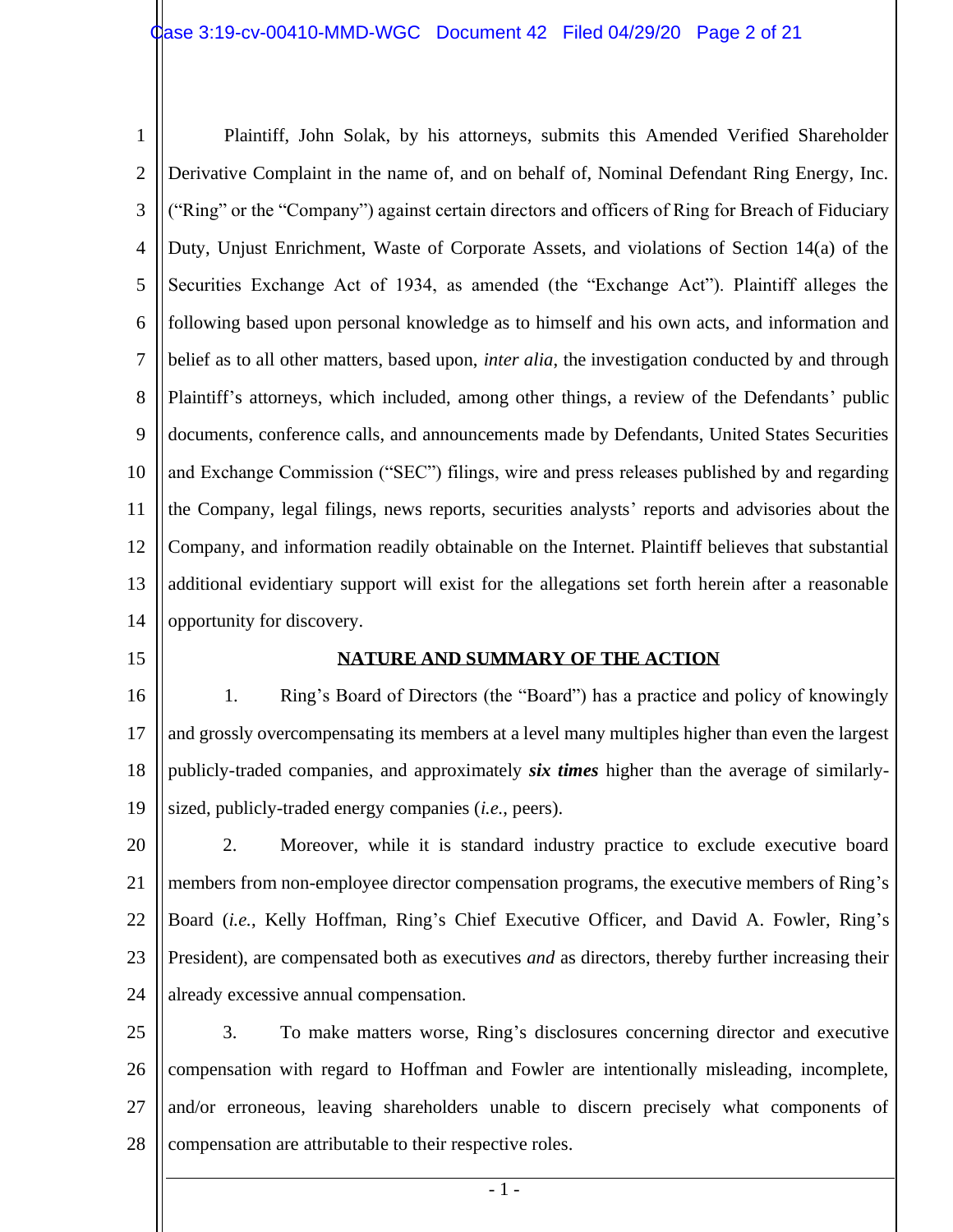1 2 3 4 5 6 7 4. Plaintiff brings this action to recoup the excessive compensation being paid to the Director Defendants (defined below), impose meaningful corporate governance reforms that will restrict the Director Defendants' ability to award themselves egregious levels of compensation, align the elements of compensation, including grants of stock and options to purchase the Company's stock, with the Company's long-term interests, bring the Board's director compensation policies and practices in line with industry norms, and correct the Company's misleading disclosures concerning director and executive compensation.

## 8

## **THE PARTIES**

9 10 11 5. Plaintiff John Solak is a resident of the State of New York. Mr. Solak purchased Ring stock on January 22, 2019, has continuously been a stockholder since that time, and is currently a Ring stockholder.

12 13 14 15 16 6. Nominal Defendant Ring is a Nevada corporation with its corporate headquarters located at 901 West Wall Street, 3rd Floor, Midland, TX 79702. Ring is an oil and gas exploration and production company. The Company was incorporated on July 30, 2004, and it went public on or around March 29, 2007. It presently trades on NYSE American, the small cap equity market, under the symbol "REI."

17

7. Defendant Lloyd T. Rochford ("Rochford") is the Chairman of the Board.

18 19 8. Defendant Kelly Hoffman ("Hoffman") is the Company's Chief Executive Officer and is a director of the Company.

20 21 9. Defendant David A. Fowler ("Fowler") is the Company's President and a member of the Board.

22 23 10. Defendant Stanley M. McCabe ("McCabe") is a member of the Board and Chairman of the Board's Compensation Committee.

24 25 11. Defendant Anthony B. Petrelli ("Petrelli") is a member of the Board and a member of the Board's Audit Committee.

26 27 12. Defendant Regina Roesener ("Roesener") is a member of the Board and a member of the Board's Audit Committee.

28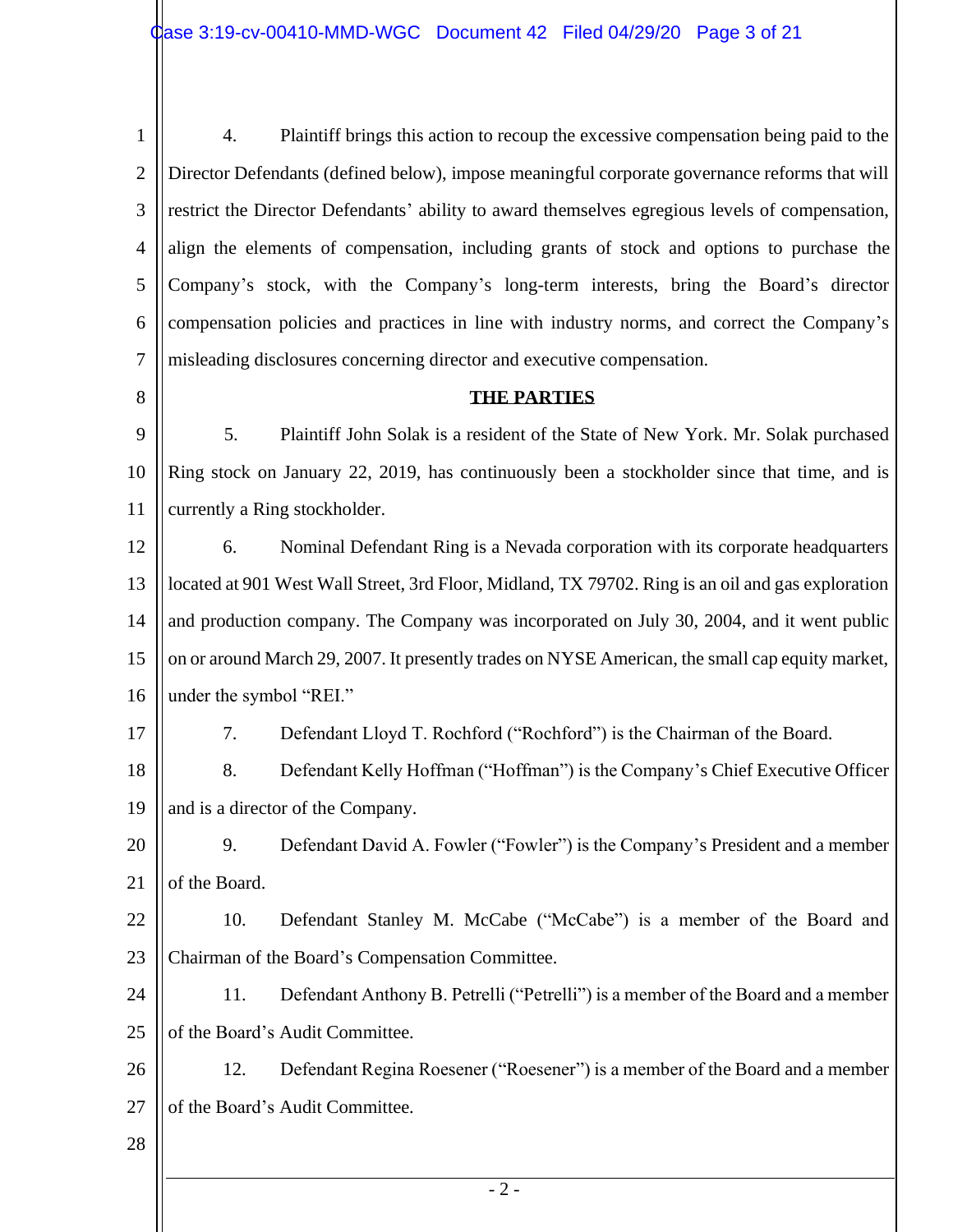| $\mathbf{1}$   | Defendant Clayton E. Woodrum ("Woodrum") is a member of the Board, a<br>13.                                                                                                                                             |  |  |  |
|----------------|-------------------------------------------------------------------------------------------------------------------------------------------------------------------------------------------------------------------------|--|--|--|
| $\overline{2}$ | member of the Compensation Committee and Chairman of the Board's Audit Committee.                                                                                                                                       |  |  |  |
| 3              | The defendants identified in paragraphs 7-13 are referred to collectively as the<br>14.                                                                                                                                 |  |  |  |
| $\overline{4}$ | "Director Defendants."                                                                                                                                                                                                  |  |  |  |
| 5              | <b>JURISDICTION AND VENUE</b>                                                                                                                                                                                           |  |  |  |
| 6              | Pursuant to 28 U.S.C. § 1331 and section 27 of the Exchange Act, this Court has<br>15.                                                                                                                                  |  |  |  |
| $\overline{7}$ | jurisdiction over the claims asserted herein for violations of Section 14(a) of the Exchange Act                                                                                                                        |  |  |  |
| 8              | and SEC Rule 14a-9 promulgated thereunder.                                                                                                                                                                              |  |  |  |
| 9              | This Court has supplemental jurisdiction over the remaining claims under 28<br>16.                                                                                                                                      |  |  |  |
| 10             | U.S.C. § 1367.                                                                                                                                                                                                          |  |  |  |
| 11             | Venue is proper in this Court pursuant to 28 U.S.C. § 1391 because Ring is<br>17.                                                                                                                                       |  |  |  |
| 12             | incorporated in this District.                                                                                                                                                                                          |  |  |  |
| 13             |                                                                                                                                                                                                                         |  |  |  |
| 14             | THE DIRECTOR DEFENDANTS ENRICH THEMSELVES, AT THE EXPENSE<br>OF THE COMPANY, WITH GROSSLY EXCESSIVE COMPENSATION                                                                                                        |  |  |  |
| 15             | 18.<br>In 2017, the Company's non-employee Director Defendants were paid an                                                                                                                                             |  |  |  |
| 16             | astonishing \$725,421 per director on average – an amount significantly exceeding the average total                                                                                                                     |  |  |  |
| 17             | director compensation for 2017 for a non-employee director sitting on the board of a Top 200                                                                                                                            |  |  |  |
| 18             | Company or a large-cap company with a market capitalization of more than \$5 billion.                                                                                                                                   |  |  |  |
| 19             | Ring, however, is neither Top 200 company nor a large-cap energy company.<br>19.                                                                                                                                        |  |  |  |
| 20             | Rather, with a current market capitalization of approximately \$40 million, Ring is considered a                                                                                                                        |  |  |  |
| 21             | microcap energy company and is, in fact, a current constituent of the Russell Microcap Index.                                                                                                                           |  |  |  |
| 22             | 20.<br>By contrast, in 2017, the average annual total compensation for directors of Exxon                                                                                                                               |  |  |  |
| 23             | Mobil Corporation, an energy company with a market capitalization of over \$300 billion (i.e.,                                                                                                                          |  |  |  |
| 24             |                                                                                                                                                                                                                         |  |  |  |
| 25             |                                                                                                                                                                                                                         |  |  |  |
| 26             | See NACD 2017-2018 Director Compensation Report showing average total annual compensation of                                                                                                                            |  |  |  |
| 27             | \$280,455 for directors at Top 200 companies (with market caps exceeding \$10 billion), and average total<br>compensation of \$232,091 for directors at large-cap companies (with market caps between \$2.5 billion and |  |  |  |
| 28             | \$10 billion).                                                                                                                                                                                                          |  |  |  |
|                | $-3-$                                                                                                                                                                                                                   |  |  |  |
|                |                                                                                                                                                                                                                         |  |  |  |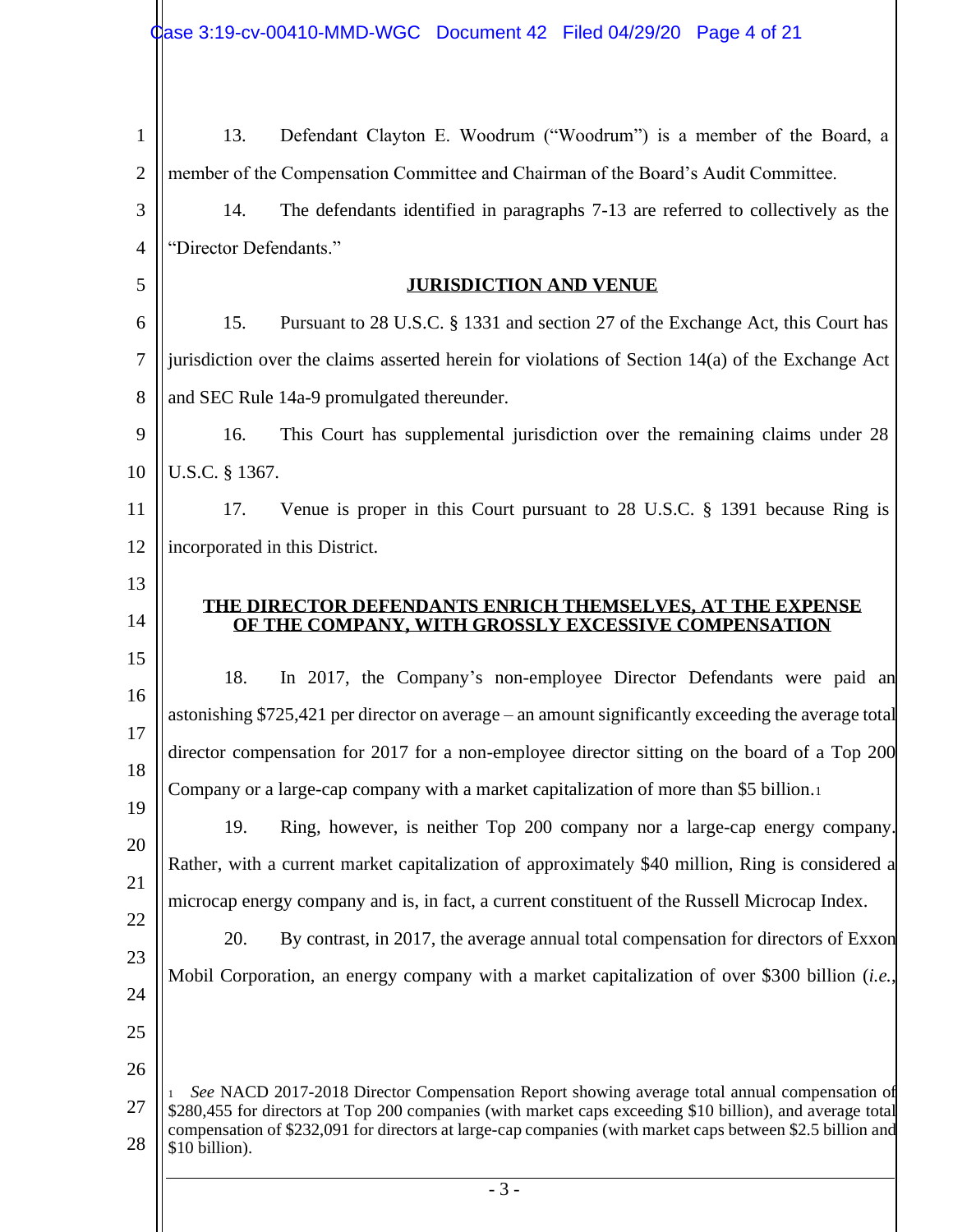## $\alpha$ ase 3:19-cv-00410-MMD-WGC Document 42 Filed 04/29/20 Page 5 of 21

1 2 more than 8000 times larger than Ring), was only \$320,000 per director (*i.e.*, less than half that paid to the Director Defendants in 2017).

3 4 5 6 21. In relation to its peers, particularly other microcap energy companies, Ring's average total individual director compensation for 2017 stands at a level almost *six times* the median and Ring's total cost of compensation of the Board stands at a level *more than seven times* the median within the energy sector.<sup>2</sup>

7 8 9 22. In 2018, largely as a function of its plummeting stock price, Ring's average director compensation fell to \$393,752. Yet, even at this level, Ring's average director compensation remains more than three times greater than that of its microcap energy company peers.

10 11 12 13 14 23. Ring's director compensation is not only excessive when viewed compared to that of its industry peers in terms of magnitude, it is also unwarranted and excessive when compared to directors who do comparable work in the same industry. In fact, compared with other directors in the energy industry, the Director Defendants cannot demonstrate any special ability or value over and above that required of a microcap energy company director.

15 16 17 18 19 20 21 24. According to Ring's Annual Proxy Statement (filed November 13, 2019, p. 33), the Compensation Committee of Ring's Board "reviews, evaluates, and benchmarks our director compensation practices against our peer companies in the oil and natural gas exploration and production industry..." However, Ring does not identify its self-selected peers and points out that "[t]his [comparative compensation] information is used only as a reference and not to establish compensation benchmarks, as Ring does not benchmark executive compensation [sic] to a specific percentile within its peer group."

- 22
- 23

25. Further, despite being paid even more than twice than the directors of the largest energy companies in the country that make up the S&P 5003, Director Defendants actually do

24

25 26 27 <sup>2</sup> *See* NACD 2017-2018 Director Compensation Report showing median total individual compensation of \$123,200 per annum and \$600,000 median total board cost per annum for a sample of energy companies with a market capitalization of between \$50 million and \$500 million. In 2017, the Board cost Ring \$4,352,528, more than seven times the microcap energy company median Board cost of \$600,000.

28 <sup>3</sup> *See* 2019 U.S. Spencer Stuart Board Index showing a median of average compensation per nonemployee director of S&P 500 energy companies of \$323,356 per annum.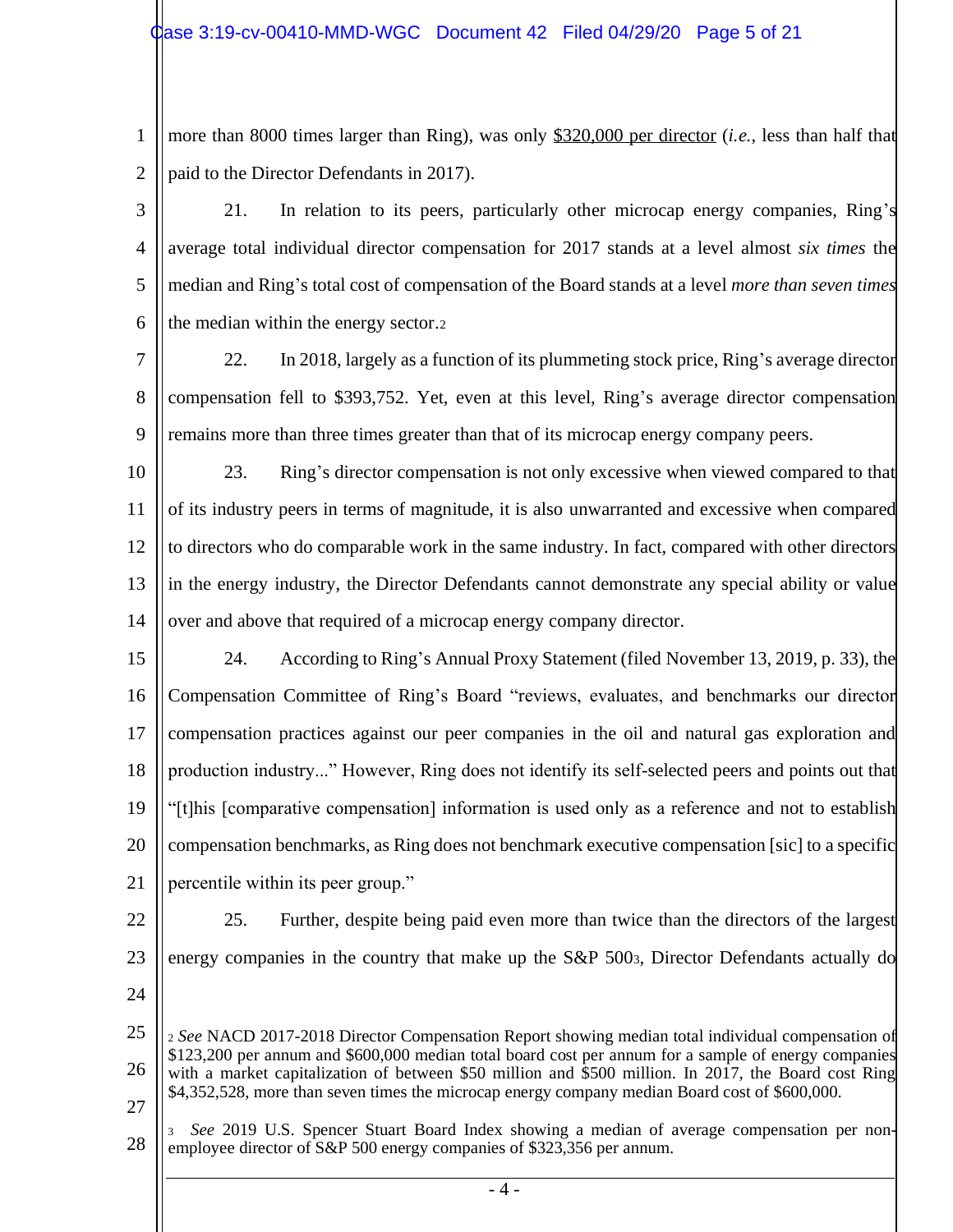1 2 considerably less work and less demanding work than most other directors in the energy industry do.

3 4 5 6 7 8 9 10 26. For example, in 2018, Ring's revenue was merely \$120 million while S&P 500 energy companies, such as Phillips 66 and Chevron Corporation each turn over many billions of dollars in revenue every year. Similarly, S&P 500 energy companies, particularly oil and gas exploration and production companies such as ConocoPhillips and Devon Energy Corporation, have operations in numerous locations across the United States and worldwide whereas Ring has operations in a single location – the Permian Basin of West Texas. Moreover, whereas S&P 500 energy companies employ thousands or tens of thousands of employees worldwide, as of December 31, 2018, Ring had only forty-two (42) full-time employees.

11 12 13 14 27. Further, every S&P 500 energy company's board meets, on average, eight times a year and, specifically, all oil and gas exploration and production S&P 500 constituents' boards meet, on average, nine times a year and as many as 16 times a year.<sup>4</sup> By contrast, Ring's Board meets only six times a year.

15 16 17 28. Similarly, whereas board audit committees for companies like Exxon and Phillips 66 meet as many as eleven times a year, Ring's Audit Committee met only four times during the fiscal year ending December 31, 2018.

18 19 20 21 22 23 24 25 29. Thus, the Director Defendants oversee a company that, in all material respects, is significantly smaller and less complex than other companies in the same segment of the energy industry, without demonstrating any unique or extraordinary ability or value over and above that of the boards of the largest and most complex publicly-traded energy companies. In fact, the grossly excessive compensation the Defendant Directors grant themselves for work comparable to that of directors for similar microcap companies in the energy industry is drastically disproportionate, unreasonable, unjust and amounts to waste of Ring's valuable and limited corporate assets.

- 26
- 27

28 <sup>4</sup> *See* 2019 U.S. Spencer Stuart Board Index.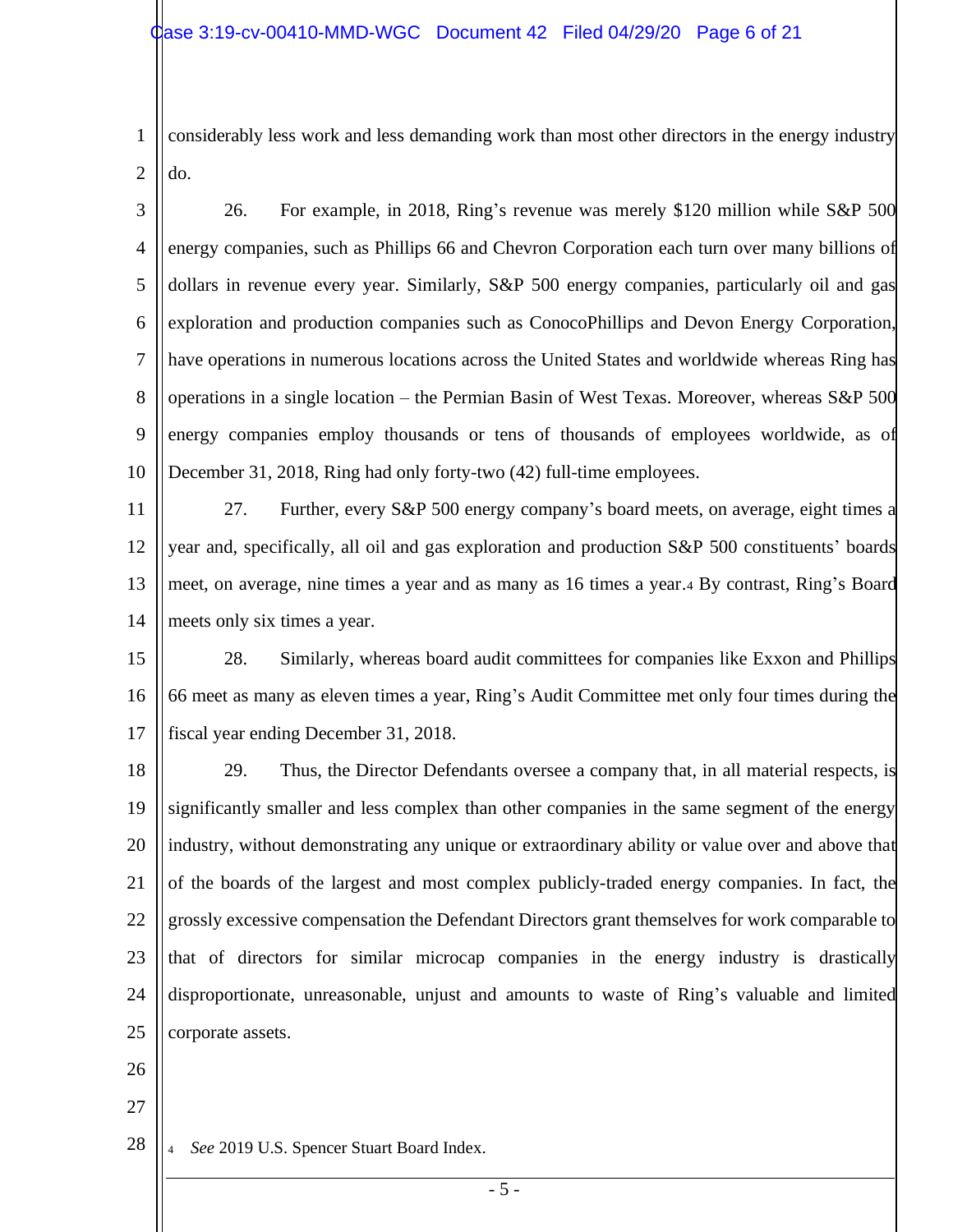1 2 3 4 5 30. The level of compensation the Board has awarded and will continue to award itself is harmful to both the Company and its shareholders. Indeed, in 2018, the latest year for which Ring reported director compensation, the Compensation Committee recommended, and the Board approved, an additional committee fee for non-employee directors for each committee on which they serve.

6 7 8 9 10 11 12 31. The Director Defendants' compensation has never been approved by Ring stockholders and, in fact, there are no limitations or checks on Board compensation whatsoever. To the contrary, the Board operates under a policy that has no checks, meaningful limitations, or non-discretionary elements, and allows the Director Defendants to freely decide their own compensation and enrich themselves without any regard to the Company's interests, size, performance, or even their duties and responsibilities in comparison to the boards of other comparable energy companies.

13 14 15 16 17 18 19 32. For example, on December 9, 2015, Ring issued option awards to all Director Defendants. Merely a month later, on January 13, 2016, the option awards granted were rescinded, except for those granted to Rochford and McCabe, reportedly as the result of a significant decline in the Company's stock price, and the option awards were re-issued as of that date resulting in a higher fair value of the new options than of the original grant. In a transaction in which they stood on both sides and were financially interested, the Director Defendants chose to protect their lavish compensation at the expense of the Company and its stockholders.

20 21 22 23 33. Moreover, during the past five years, Ring's cumulative losses have surpassed its profits, including a negative net income applicable to common stockholders of more than \$37 million in 2016. Regardless of financial performance, the Company's Board has awarded, and continues to award, itself excessive compensation.

- 24
- 25
- 26
- 27
- 28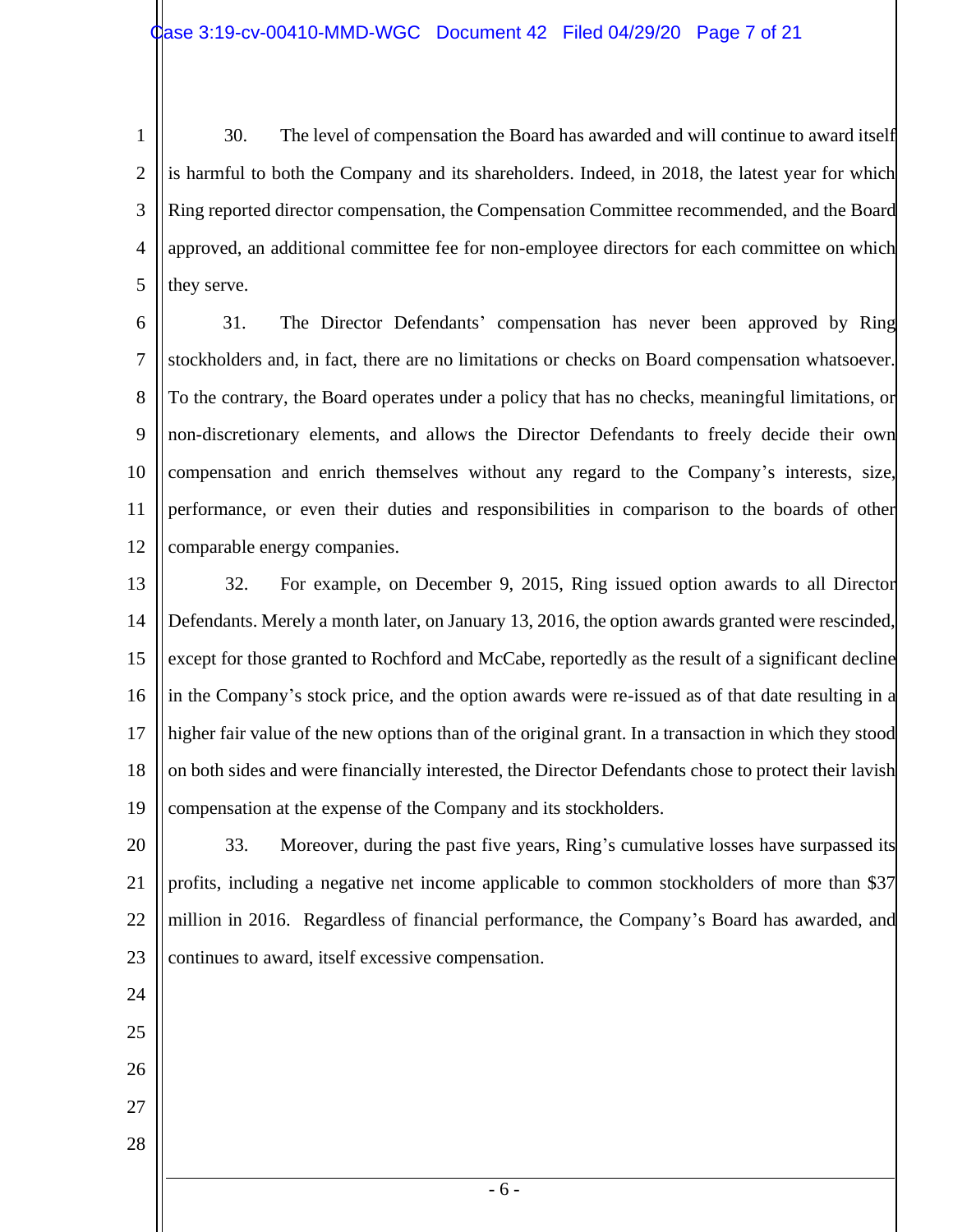## Case 3:19-cv-00410-MMD-WGC Document 42 Filed 04/29/20 Page 8 of 21



34. The Company's shares presently trade below the level of the start of fiscal 2014.



15 16 \$286,304 per director in 2014, \$186,976 per director in 2015, \$717,421 per director in 2016, \$725,421 per director in 2017, and \$393,752 in 2018). In each of 2016 and 2017, one of the directors received \$1.5 million in annual compensation.

17 18 19 36. Remarkably, in 2017, when the Company recorded \$1,753,869 of net income available to common stockholders, the Board awarded itself – and *all* its members – a total compensation in the amount of \$4,352,528 (*two and a half times Ring's net income that year*).

20 21 22 37. Similarly, in 2016, when the Company recorded a net loss, the Director Defendants still awarded themselves a total of \$4,304,528 in compensation.

23

24

38. The amounts each director, and the Board as a whole, receive in annual compensation are shocking and completely out of line for a microcap energy corporation – especially for an energy company performing as poorly as Ring.

25 26 27 28 39. Ring stands out from its peers (and typical corporate practices) in another troubling way: *all* members of the Board are paid for their service as directors, regardless of whether they are non-employees or executives/employees. Whereas it is customary for non-employee directors, or "outside directors," to be paid for their board service, it is not generally accepted that executives,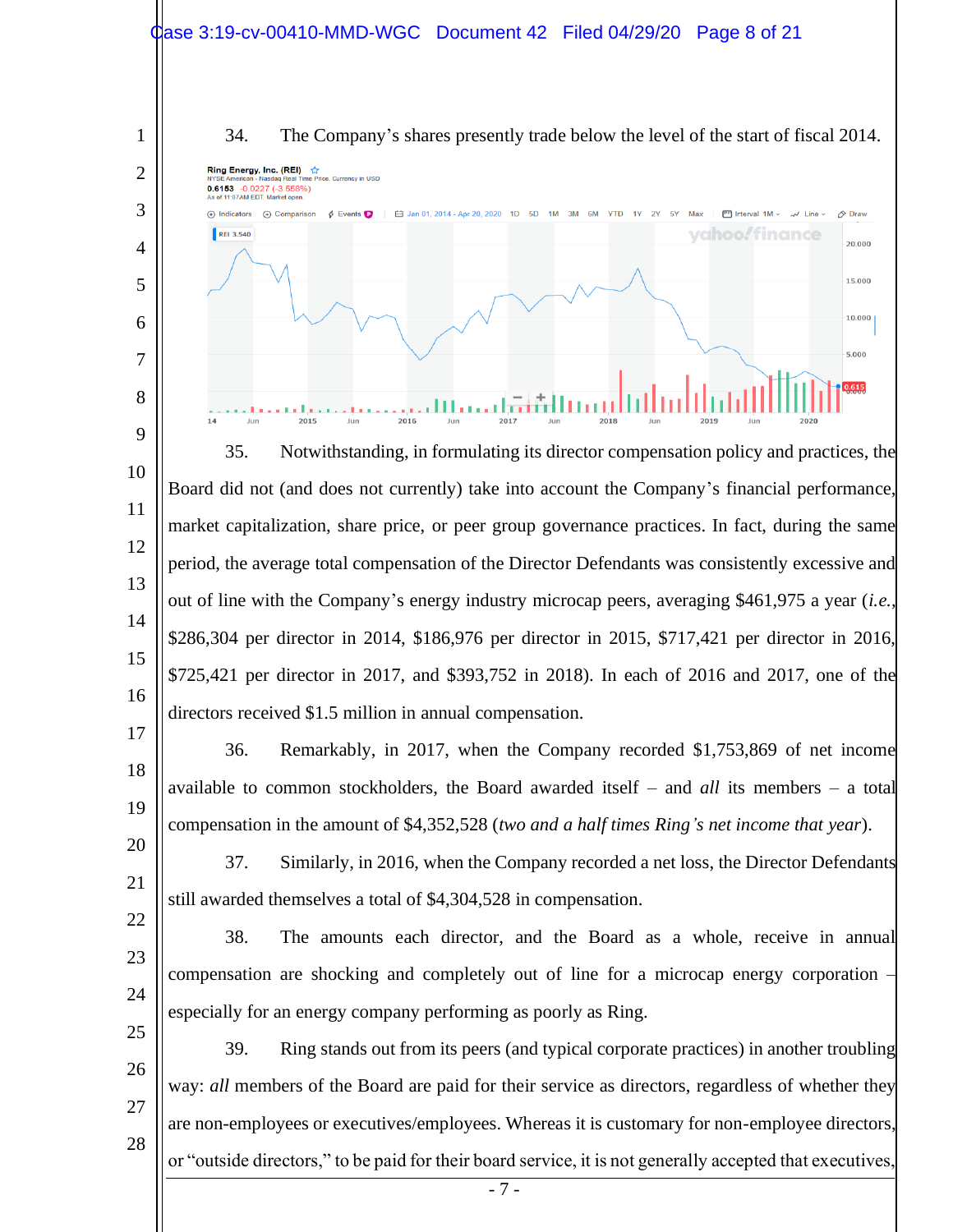1 2 or "inside directors," are remunerated for such service in *addition* to the salaries, bonuses, and benefits they receive as employees of a company.

3

4 5 6 40. Notwithstanding, at Ring, Director Defendants Hoffman (CEO) and Fowler (President), are being paid twice – both as employees of the Company and as members of the Board. This unusual and unjustified practice of double-dipping harms the Company and its stockholders.

7 8 9 10 41. Furthermore, the Company's disclosures relating to director and executive compensation are, at best, materially misleading. In each of the Company's Proxy Statements filed with the SEC since 2013, the Company includes tables summarizing the compensation Ring paid its named executive officers and directors during the respective reporting periods.

11 12 13 14 15 42. In the "Summary Compensation Table" for each reporting period, executive compensation is broken down under the columns "Salary," "Bonus," "Option Awards," "All Other Compensation," and "Total." For Hoffman and Fowler, the "All Other Compensation" column shows director fees (between \$22,500 and \$24,000 each per annum) for every reporting period since for the year 2013.

16 17 18 19 20 21 43. In the "Director Compensation Table" for each reporting period, director compensation is broken down under the columns "Fees Earned or Paid in Cash," "Stock Awards" [or "Option Awards"], "All Other Compensation," and "Total." However, in each of those tables, the column "All Other Compensation" for the reporting periods of the years 2013, 2014, 2015, 2016 and 2017 are left blank and do not include the executive compensation paid to Hoffman and Fowler.

22 23 24 25 44. As a result, the Summary Compensation Tables and Director Compensation Tables tables for those reporting periods spanning five years are not only materially misleading and confusing, they do not appear to accurately reflect the total annual compensation paid to Hoffman and Fowler.

26 27 28 45. Moreover, the "Total" compensation of four of the Director Defendants reported for 2017 in the 2018 Proxy Statement is incorrect. In 2016, the six Defendant Directors who were at the Board at the time, all Director Defendants but Roesener (who was appointed to the Board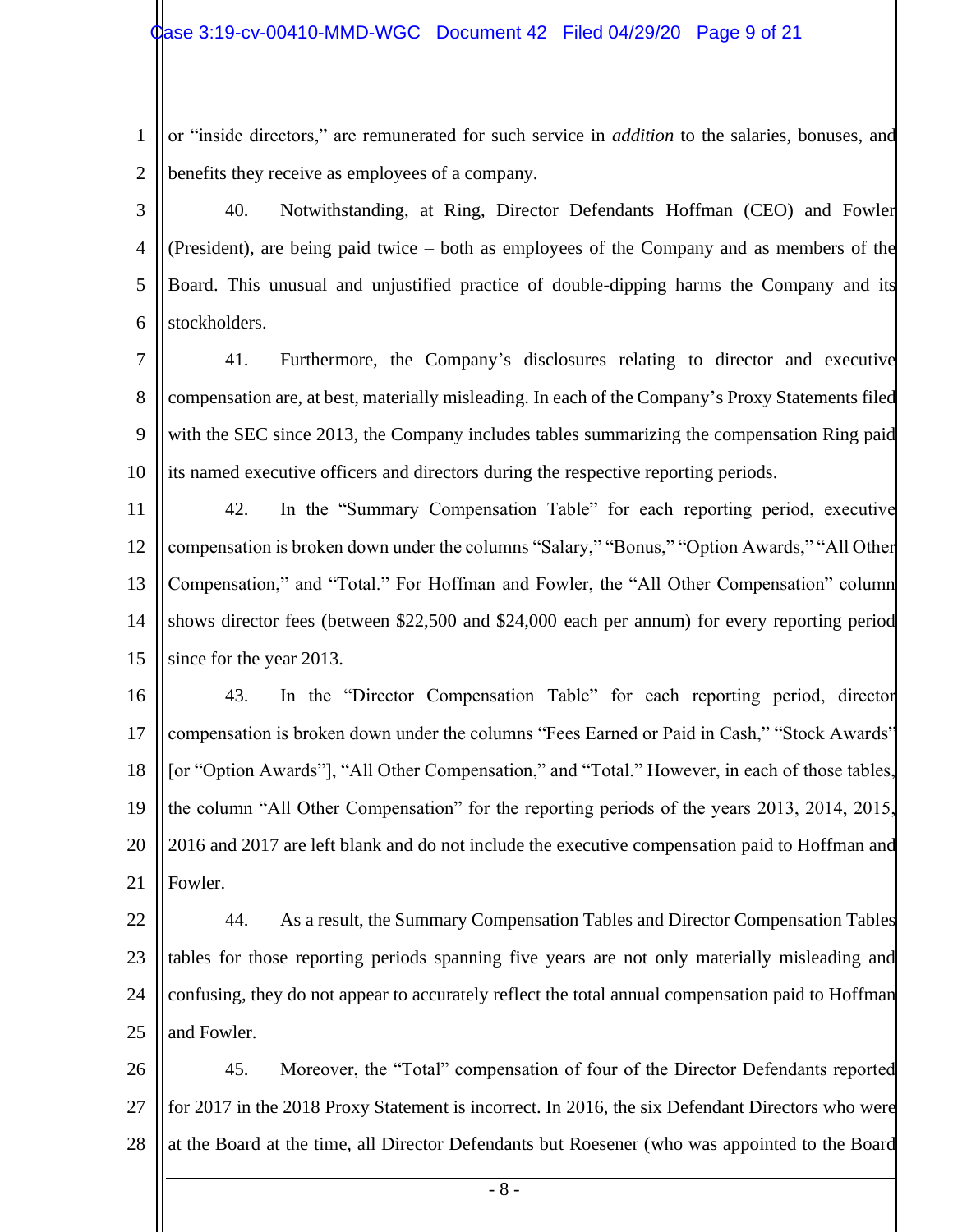1 2 on September 13, 2019), received a monthly stipend of \$2,000 (or "Fees Earned or Paid in Cash" in the amount of \$24,000 for the year).

3 4 5 6 46. In 2017, "inside directors" Hoffman and Fowler received a monthly stipend of \$2,000 and "outside directors" Rochford, McCabe, Petrelli, and Woodrum received a monthly stipend of \$3,000 (or "Fees Earned or Paid in Cash" in the amount of \$24,000 and \$36,000, respectively, for the year).

7 8 9 10 11 12 13 47. In 2016, each of the six Defendant Directors who were at the Board at the time received a stock award. In 2017, each Director Defendant received an option award of the exact same value as the stock award received in 2016. The 2017 totals of director compensation for the "outside directors" Rochford, McCabe, Petrelli, and Woodrum, however, are identical to 2016 totals since they erroneously do not reflect the higher amount of stipend paid to each of these four Director Defendants – an error resulting in the underreporting of compensation of \$12,000 for each of them and a total director compensation underreporting of \$48,000 for the Board for fiscal 2017.<sup>5</sup>

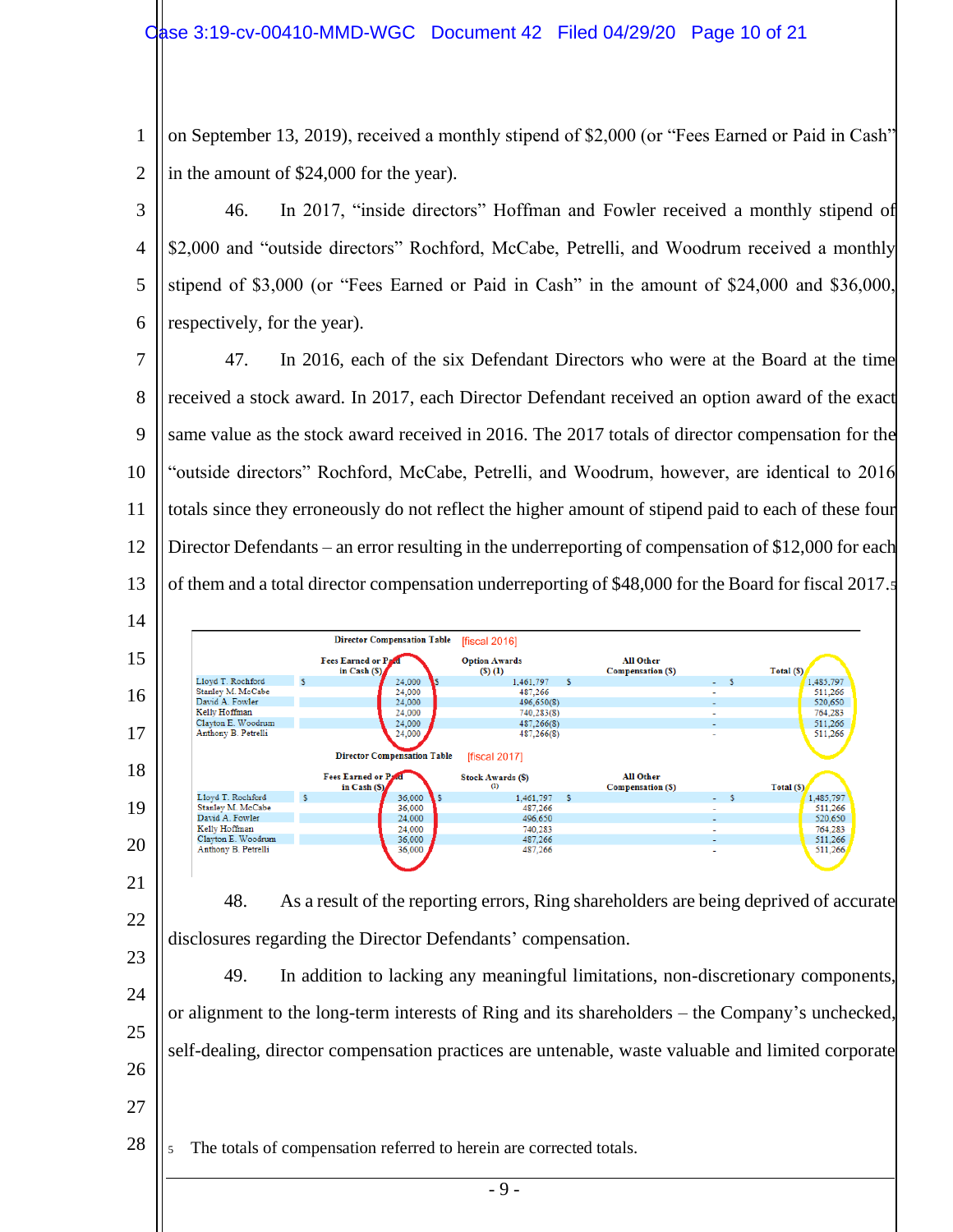1 2 assets, are subject to misleading and confusing disclosures, and continue to harm the Company and its stockholders.

3 4 5 50. At bottom, Ring's director compensation practices and policies are the antithesis of prudent corporate governance and stewardship and so beyond reason that they could not be carried out in the absence of bad faith.

6

## **DERIVATIVE AND DEMAND FUTILITY ALLEGATIONS**

7 8 9 10 51. Plaintiff brings this action derivatively in the right and for the benefit of Ring to redress injuries suffered, and to be suffered, by the Company as a direct result of breaches of fiduciary duty and unjust enrichment, as well as the aiding and abetting thereof, by the Director Defendants.

11 12 52. Ring is named as Nominal Defendant solely in a derivative capacity. This is not a collusive action to confer jurisdiction on this Court that it would not otherwise have.

13 14 53. Plaintiff will adequately and fairly represent the interests of Ring in enforcing and prosecuting its rights.

15 16 54. Plaintiff was a shareholder of Ring during the time of the wrongdoing complained of herein, has continuously been a shareholder since that time, and is currently a Ring shareholder.

17 18 55. The current Board of Ring consists of the following seven individuals: defendants Rochford, Hoffman, Fowler, McCabe, Petrelli, Roesener, and Woodrum.

19 20 21 22 23 24 25 56. Because Director Defendants McCabe, Rochford, and Woodrum<sub>6</sub> approved the compensation at issue here and all the Director Defendants receive the challenged compensation, the Director Defendants stand on both sides of the compensation awards. All seven Director Defendants received or stand to receive the challenged compensation, and thus derived or stand to derive a personal financial benefit from and had a direct interest in the transactions at issue in this case. Thus, because the inherently self-interested transaction that is director compensation raises

26 27 28 <sup>6</sup> For every reporting period since for the year 2013, the Compensation Committee was comprised of Director Defendants Rochford and McCabe, with Rochford acting as Chair, until, in connection with Director Defendant Roesener's appointment to the Board, the Board approved a change to the membership of the Compensation Committee (and changes of each of the Board's committees). As of this change and presently, the Board's Compensation Committee comprises of McCabe and Woodrum, with McCabe serving as Chair.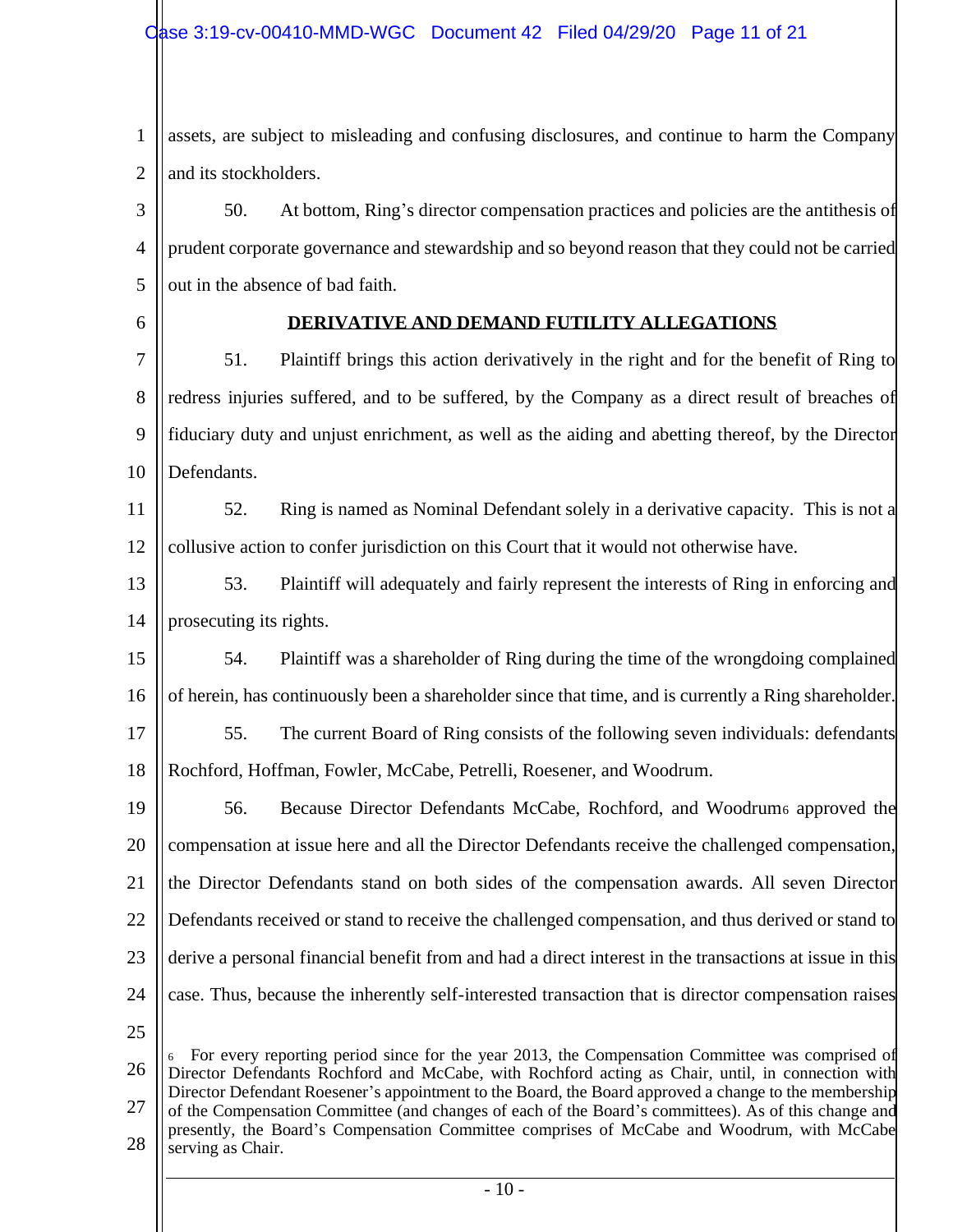1 2 3 4 a reasonable doubt as to whether the Director Defendants are disinterested and independent in the determination of the level of and awarding of their own compensation, and in fact each of the Director Defendants are financially interested in the transactions challenged herein, demand would be futile.

5 6 7 8 57. Further, each of the Director Defendants faces a substantial likelihood of liability, because they have wasted the Company's assets by agreeing to and awarding (or accepting to be awarded) the improper and excessive compensation detailed herein to both themselves, and their fellow Director Defendants.

9 10 11 12 13 58. In fact, on its face, the sheer magnitude of the excessive compensation awards detailed herein (standing at a level approximately six-times that of the Company's microcap energy industry peers), overcomes the presumption of good faith codified at NRS 78.138(3). In other words, awarding themselves director compensation so far beyond that of similarly-situated companies, could not have been an exercise of good faith.

14 15 16 59. Similarly, the compensation the Director Defendants awarded themselves could not have been the result of an informed exercise of business judgment. Accordingly, the NRS 78.138(3) presumption that directors act on an informed basis is rebutted.

17 18 19 60. Alternatively, if the NRS 78.138(3) presumption is not rebutted, then the Director Defendants were aware their compensation was grossly disproportionate to the Company's peers and acted in willful disregard of that knowledge.

20 21 22 23 24 25 26 61. Moreover, it could not be, and is not, in the best interests of Ring for the Director Defendants to award themselves egregious compensation. In fact, as alleged herein, the Director Defendants actually recalibrated their stock option awards to protect themselves from poor financial results and declining stock price which resulted from their own mismanagement. Thus, the presumption contained in NRS 78.138(3), which provides that the directors are assumed to have acted in Ring's best interest, is rebutted here, where the Director Defendants have provided themselves grossly excessive compensation to the detriment of the Company.

27 28 62. Additionally, the Director Defendants face a substantial likelihood of liability under the Exchange Act, because they have failed to prevent the filing of multiple Proxy Statements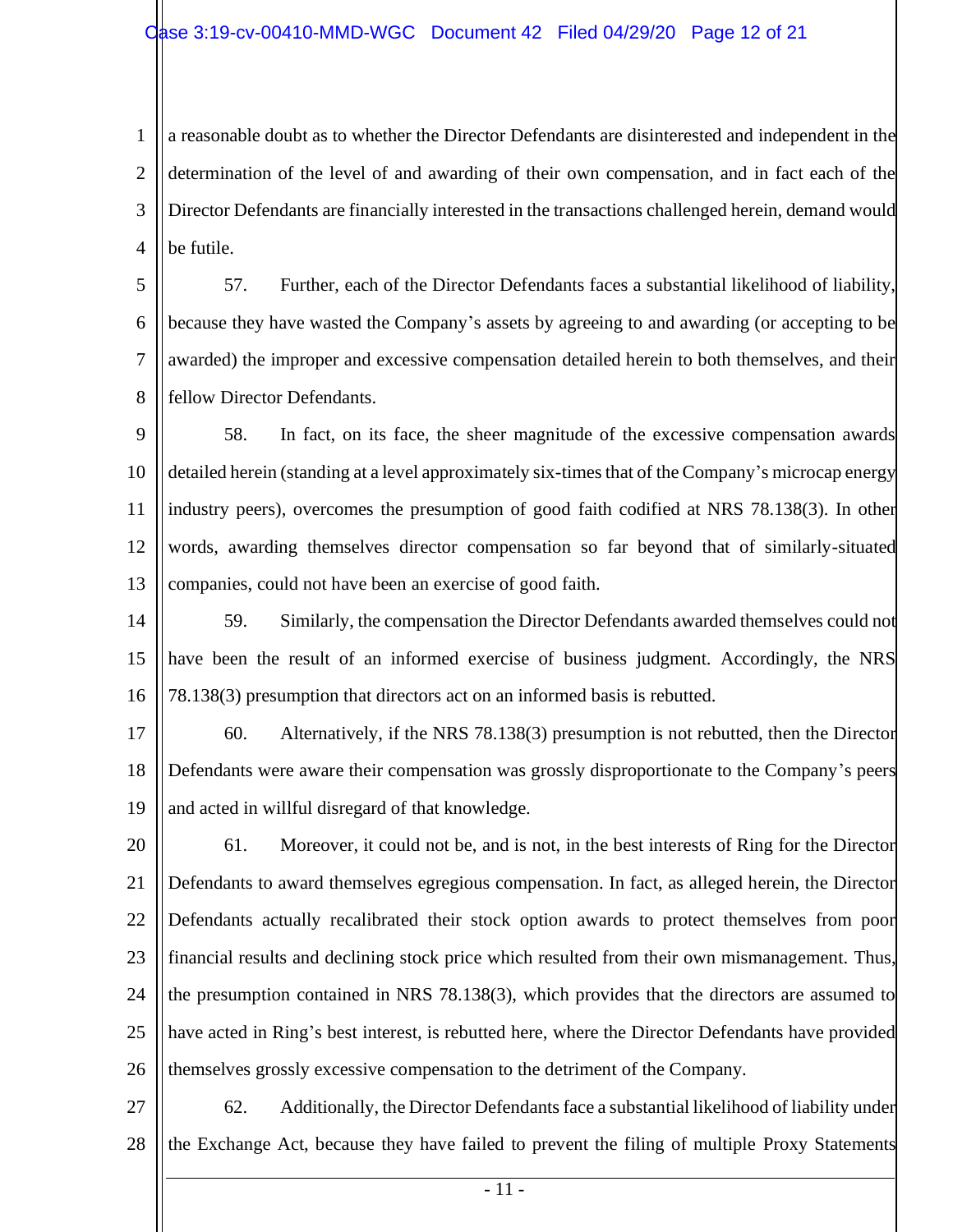1 2 3 4 containing materially misleading, confusing, incorrect and incomplete disclosures, as detailed herein, and, despite notice of such repeated failings, subsequently failed to amend, correct and revise the relevant disclosures relating to all relevant reporting periods in Ring's most recent Proxy Statement.

5 6 7 8 63. In fact, despite the fact that Plaintiff's Verified Shareholder Derivative Complaint, filed on July 19, 2019, detailed the facts giving rise to his securities law claim, among other allegations, Ring filed its Proxy Statement for the year 2018 on November 13, 2019, without amending or correcting its prior misstatements.

9 10 11 12 13 14 15 16 17 18 19 64. Moreover, for years, since no later than for the reporting year 2013, the Board's Audit Committee was comprised of Director Defendants Woodrum and Petrelli and, additionally since 2016, McCabe, with Woodrum acting as Chair. Contemporaneously with the appointment of Roesener to the Board in September 2019 (and thus before the filing of the Company's most recent Proxy Statement in November 2019), the membership of the Audit Committee included Woodrum, Petrelli, and Roesener, with Woodrum acting as Chair. Among the principal functions of the Audit Committee are assisting the Board in monitoring the integrity of Ring's financial statements and the Company's compliance with legal and regulatory requirements. The erroneous and misleading Proxy Statements filed with the SEC in violation of the Exchange Act are therefore the responsibility of the entire Board, including the Audit Committee, for its failure to monitor false and/or materially misleading SEC filings year after year.

20 21 22 65. In particular, the four past and present Audit Committee members Woodrum, McCabe, Petrelli, and Roesener, collectively representing a majority of the seven-member Board, face substantial personal liability for the aforementioned misconduct.

23 24 25 26 66. Plaintiff declined to serve a litigation demand on the Board because it is readily apparent that there is, at a minimum, a reasonable doubt as to whether the Defendant Directors are disinterested and independent and that such an effort would have been futile based upon, *inter alia*, the fact that:

27 28 (a) Director Defendants are financially interested in and stand on both sides of the challenged compensation awards having approved the compensation and being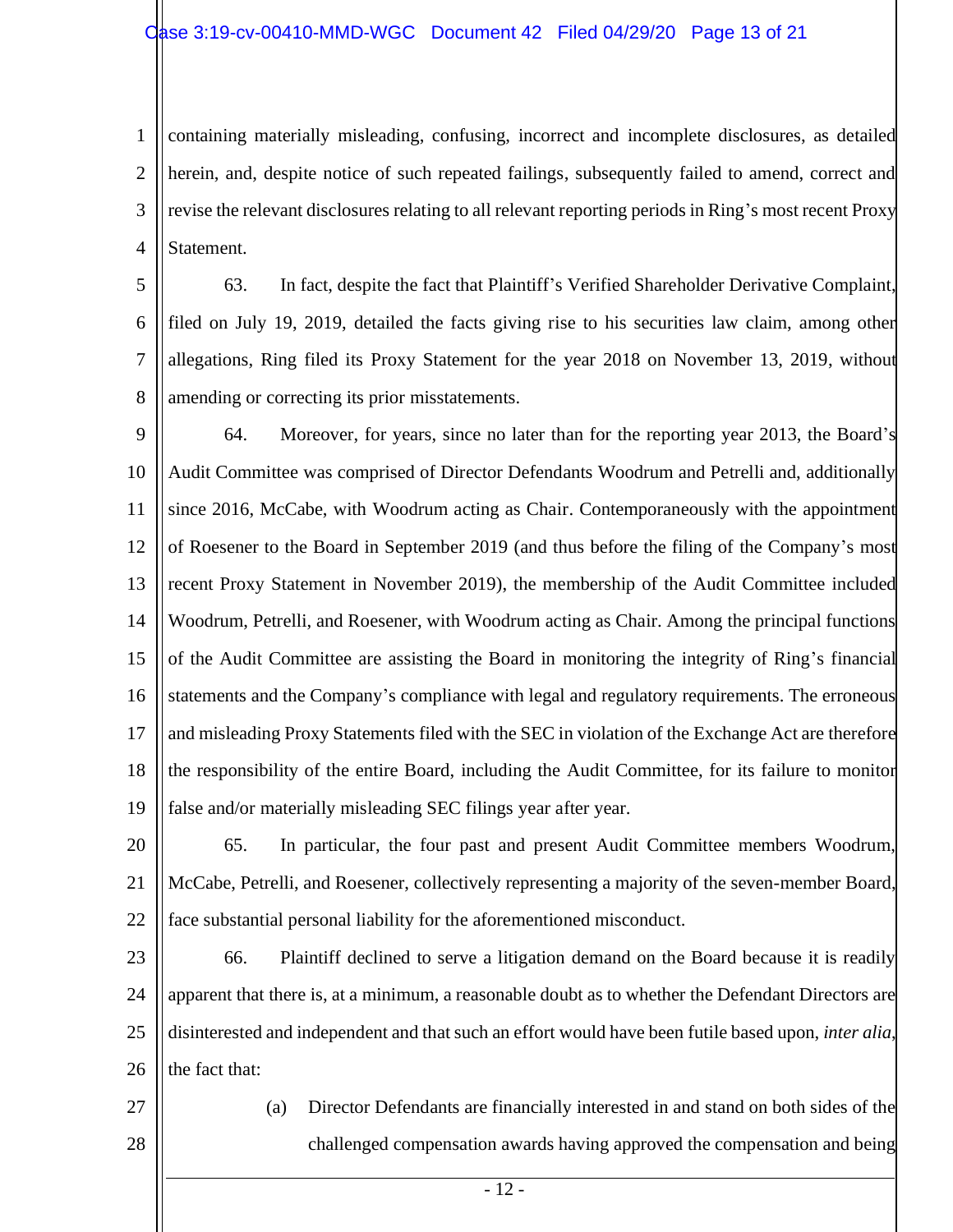past and future beneficiaries of the challenged compensation;

- (b) each of the Director Defendants has wasted the Company's assets by accepting (or agreeing to accept) the improper compensation detailed herein as no disinterested director would take advantage of the opportunity to award compensation far beyond the Company's peers; and
- (c) each of the Director Defendants, and particularly past and present Audit Committee members Woodrum, McCabe, Petrelli and Roesener, faces a substantial likelihood of liability for violations of the Exchange Act.

9 10 11 12 13 14 15 16 17 18 67. Based on the allegations herein, specifically the fact that the Board has approved grossly-excessive compensation for its members without regard to meaningful limits or its peers in the energy industry and without stockholder approval, and has failed to prevent and subsequently failed to remedy violations of the Exchange Act, it is apparent that the Director Defendants are self-interested and could not independently consider a pre-suit demand for litigation because doing so would require them to scrutinize their own conduct. In other words, "[i]t strains reason to [believe] that a defendant–director could act independently to evaluate the merits of bringing a legal action against any of the other defendants if the director participated in the identical challenged misconduct." *In re Inv'rs Bancorp, Inc. Stockholder Litig.*, 177 A.3d 1208, 1226 (Del 2017), *as rev.* (Dec. 19, 2017).

19

20

21

1

2

3

4

5

6

7

8

# **FIRST CAUSE OF ACTION**

68. Accordingly, demand is futile, and thus, excused.

## *Against the Director Defendants for Breach of Fiduciary Duty*

22 23 69. Plaintiff incorporates by reference and realleges each and every allegation contained in ¶¶ 1 to 68, as though fully set forth herein.

24 25 70. The Director Defendants and each of them, violated their fiduciary duty of loyalty by awarding or receiving excessive and improper compensation at the expense of the Company.

26 27 71. As a direct and proximate result of the Director Defendants' breaches of their fiduciary obligations, Ring has sustained significant damages, as alleged herein.

28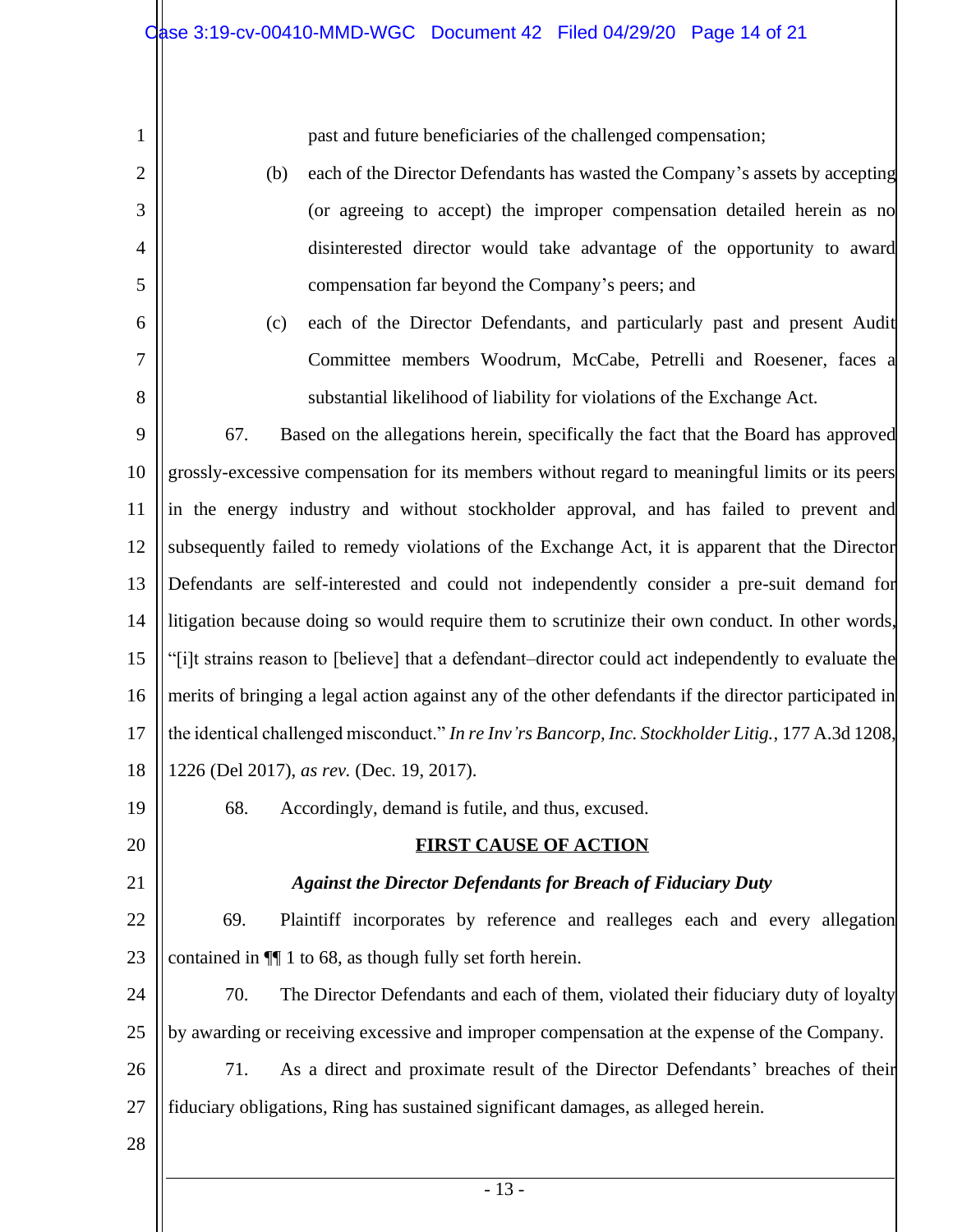| $\mathbf{1}$   | 72.                                                          | As a result of the misconduct alleged herein, the Director Defendants are liable to             |
|----------------|--------------------------------------------------------------|-------------------------------------------------------------------------------------------------|
| $\overline{2}$ | the Company.                                                 |                                                                                                 |
| 3              | 73.                                                          | Plaintiff, on behalf of Ring, has no adequate remedy at law.                                    |
| 4              |                                                              | <b>SECOND CAUSE OF ACTION</b>                                                                   |
| 5              |                                                              | <b>Against the Director Defendants for Unjust Enrichment</b>                                    |
| 6              | 74.                                                          | Plaintiff incorporates by reference and realleges each and every allegation                     |
| $\tau$         | contained in $\P$ 1 to 68, as though fully set forth herein. |                                                                                                 |
| 8              | 75.                                                          | By their wrongful acts and omissions, the Director Defendants were unjustly                     |
| 9              |                                                              | enriched at the expense of and to the detriment of Ring.                                        |
| 10             | 76.                                                          | The Director Defendants were unjustly enriched as a result of the compensation                  |
| 11             |                                                              | they received while breaching fiduciary duties owed to Ring.                                    |
| 12             | 77.                                                          | Plaintiff, as a shareholder and representative of Ring, seeks restitution from the              |
| 13             |                                                              | Director Defendants, and each of them, and seeks an order of this Court disgorging all profits, |
| 14             |                                                              | benefits, and other compensation obtained by these defendants, and each of them, from their     |
| 15             | wrongful conduct and fiduciary breaches.                     |                                                                                                 |
| 16             | 78.                                                          | Plaintiff, on behalf of Ring, has no adequate remedy at law.                                    |
| 17             |                                                              | <b>THIRD CAUSE OF ACTION</b>                                                                    |
| 18             |                                                              | <b>Against the Director Defendants for Waste of Corporate Assets</b>                            |
| 19             | 79.                                                          | Plaintiff incorporates by reference and realleges each and every allegation                     |
| 20             |                                                              | contained in $\P$ 1 to 68, as though fully set forth herein.                                    |
| 21             | 80.                                                          | As a result of the Director Defendants' self-dealing, the Company has wasted its                |
| 22             |                                                              | valuable assets by paying the Director Defendants excessive compensation.                       |
| 23             | 81.                                                          | As a result of the waste of corporate assets, the Director Defendants are liable to             |
| 24             | the Company.                                                 |                                                                                                 |
| 25             | 82.                                                          | Plaintiff, on behalf of Ring, has no adequate remedy at law.                                    |
| 26             |                                                              |                                                                                                 |
| 27             |                                                              |                                                                                                 |
| 28             |                                                              |                                                                                                 |
|                |                                                              | $-14-$                                                                                          |
|                |                                                              |                                                                                                 |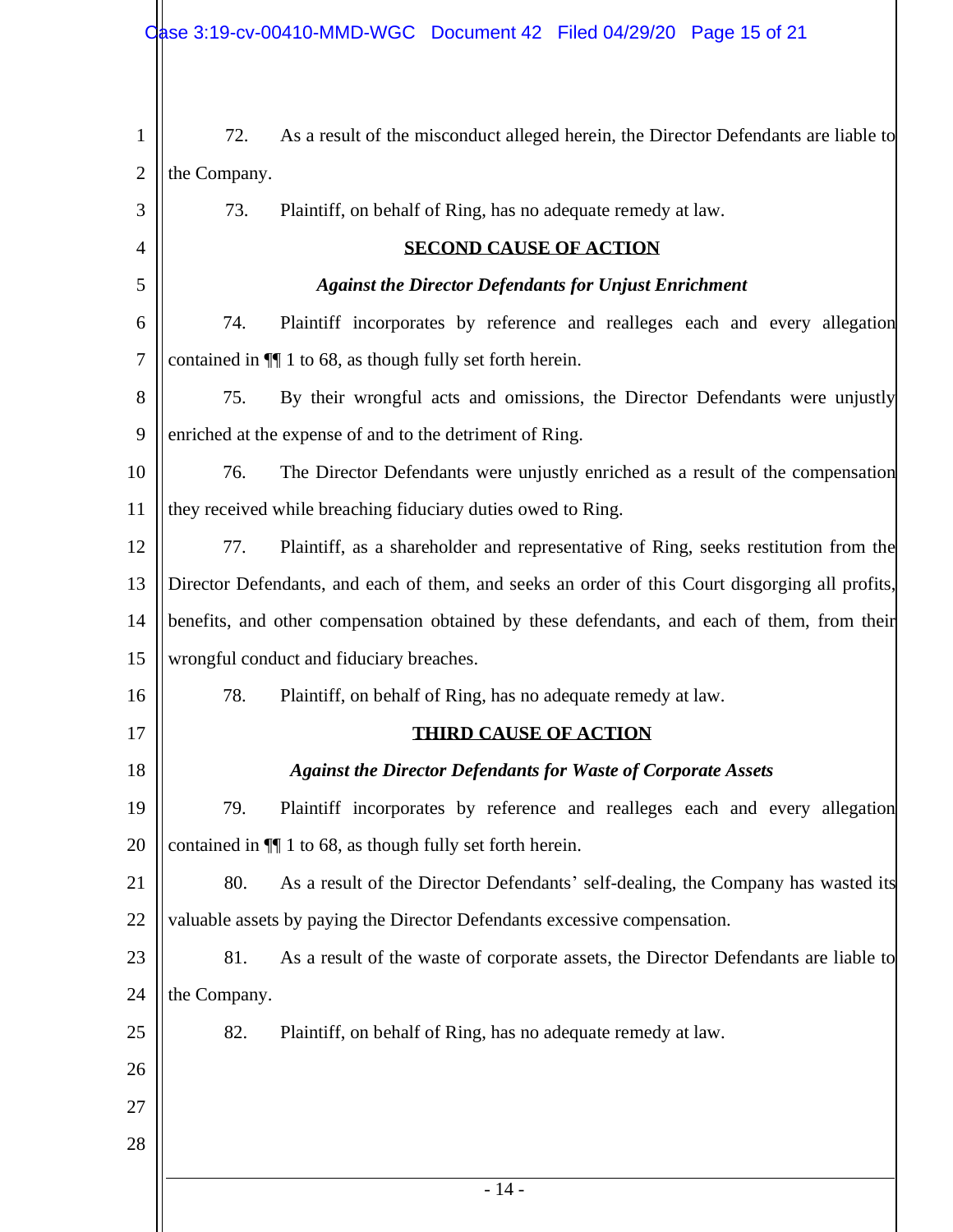1

2

#### **FOURTH CAUSE OF ACTION**

## *Derivatively Against the Director Defendants for Violations of Section 14(a) of the Exchange Act and SEC Rule 14a-9 Promulgated Thereunder*

3 4 83. Plaintiff incorporates by reference and realleges each and every allegation contained in ¶¶ 1 to 68, as though fully set forth herein.

5 6 7 8 9 84. Rule 14a-9, promulgated pursuant to Section 14(a) of the Exchange Act, provides that no proxy statement shall contain "any statement which, at the time and in the light of the circumstances under which it is made, is false or misleading with respect to any material fact, or which omits to state any material fact necessary in order to make the statements therein not false or misleading." 17 C.F.R. §240.14a-9.

10 11 12 13 14 15 85. In each of Ring's Annual Proxy Statements filed with the SEC from 2014 through 2018, for the reporting periods of the years 2013 through 2017, the Company's Summary Compensation Tables and Director Compensation Tables are materially misleading, do not appear to accurately reflect the annual compensation paid to Hoffman and Fowler, and do not appear to correctly attribute what components of compensation are earned in their respective capacities as executives and/or directors.

16 17 18 19 20 86. Moreover, the "Total" compensation contained in each Proxy Statement filed with the SEC from 2014 through 2018 is incorrect, inaccurately disclosing in each of those five Proxy Statements the "Fees Earned or Paid in Cash" to both Hoffman and Fowler, respectively, and, in the 2018 Proxy Statement, inaccurately (under)reporting of compensation of \$12,000 for each of Rochford, McCabe, Petrelli, and Woodrum.

- 21 22 87. Thus, Ring's Proxy Statements violated Section 14(a) of the Exchange Act and Rule 14a-9 by omitting material facts regarding the compensation paid to Hoffman and Fowler.
- 23 24 88. The omissions of this material information rendered the Proxy Statements filed 2014, 2015, 2016, 2017, and 2018 materially false and misleading.

25 26 27 28 89. In the exercise of reasonable care, all Director Defendants and particularly the past and present members of the Audit Committee, should have known that the statements made in the Proxy Statements filed in 2014, 2015, 2016, 2017, and 2018 were materially false and misleading and/or that they omitted material information.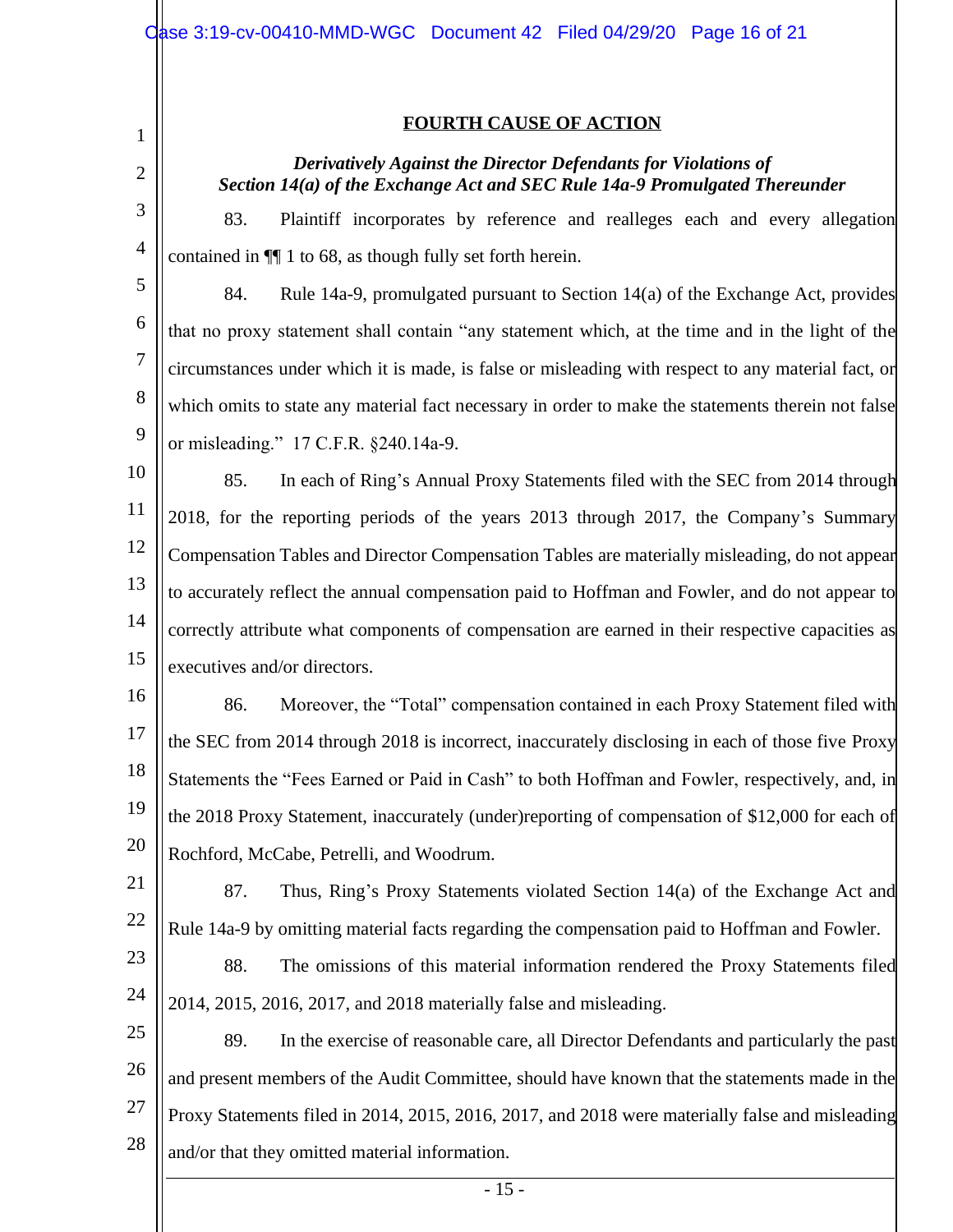1 2 3 90. The Company was damaged as a result of the Director Defendants' material misrepresentations and omissions in the Proxy Statements filed in 2014, 2015, 2016, 2017, and 2018.

4 5 6 91. The Director Defendants must correct the Proxy Statements filed in years 2014, 2015, 2016, 2017, and 2018, so as to adequately and correctly disclose the amount of the compensation received.

# 7

8

#### **PRAYER FOR RELIEF**

WHEREFORE, Plaintiff, on behalf of Ring, demands judgment as follows:

9 10 11 12 A. Against all of the Director Defendants and in favor of the Company for the amount of damages sustained by the Company as a result of the Director Defendants' breaches of fiduciary duties, unjust enrichment, waste of corporate assets, and violations of Section 14(a) of the Exchange Act;

13 14 15 16 17 18 B. Directing the Board to take all necessary actions to reform and improve its corporate governance, internal procedures, and public disclosures to comply with applicable laws and to protect Ring and its shareholders from a repeat of the damaging events described herein. In particular, the Board must incorporate a compensation program appropriate for an energy microcap corporation including meaningful limitations on the compensation it may award itself and present such program and changes to the shareholders for a vote;

19 20 21 C. Directing the Board to correct Proxy Statements filed in years 2014, 2015, 2016, 2017, and 2018, so as to adequately and correctly disclose the amount of the compensation received by Hoffman and Fowler.

22 23 24 25 D. Extraordinary equitable and injunctive relief as permitted by law, equity, and state statutory provisions sued hereunder, including attaching, impounding, imposing a constructive trust on, or otherwise restricting the proceeds of defendants' trading activities or their other assets so as to assure that Plaintiff on behalf of Ring has an effective remedy;

26 27 28 E. Awarding to Ring restitution from Director Defendants, and each of them, and ordering disgorgement of all profits, benefits, and other compensation obtained by the Director Defendants;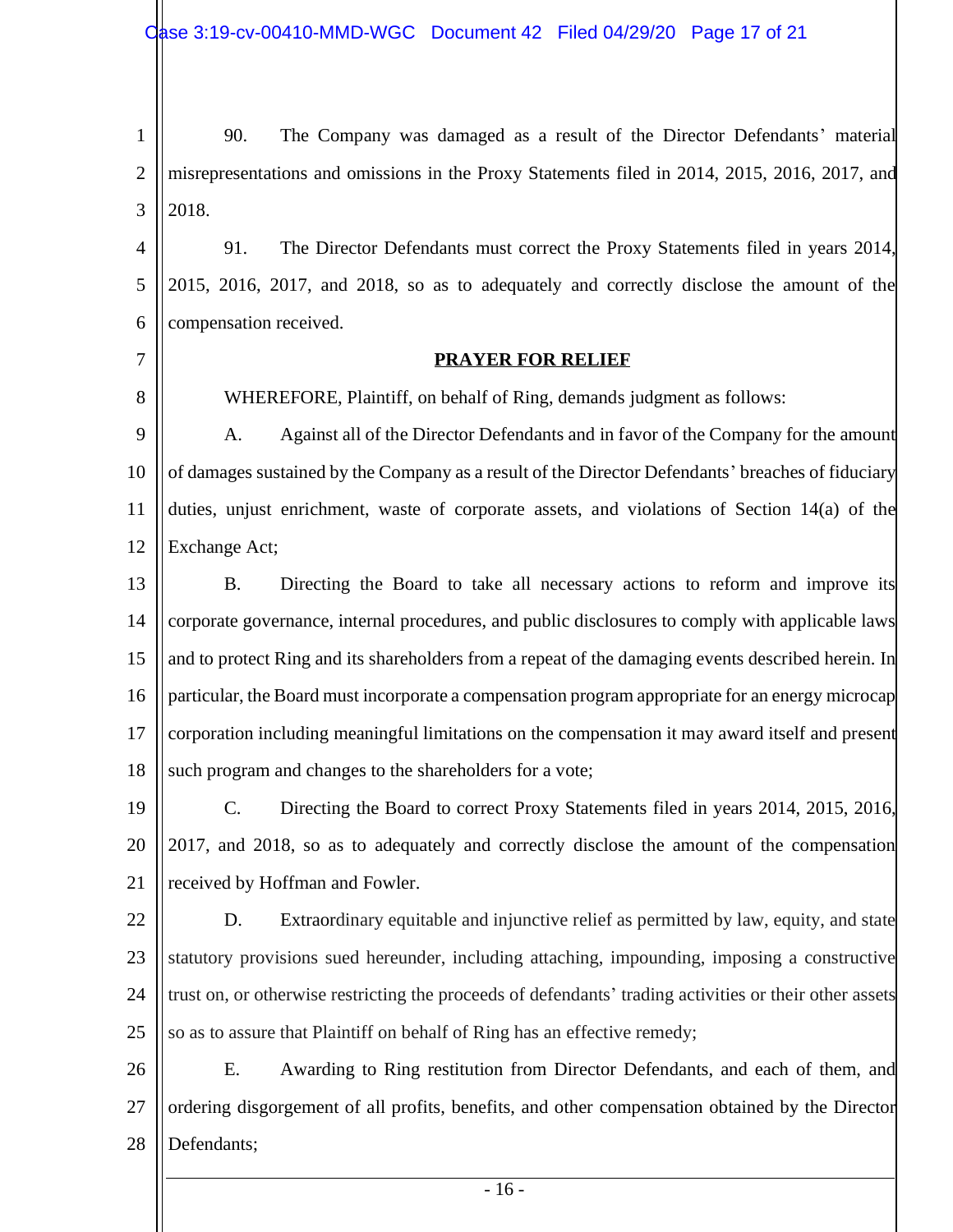| $\mathbf{1}$   | F.                    | Awarding to Plaintiff the costs and disbursements of the action, including           |
|----------------|-----------------------|--------------------------------------------------------------------------------------|
| $\overline{2}$ |                       | reasonable attorneys' fees, accountants' and experts' fees, costs, and expenses; and |
| 3              | G.                    | Granting such other and further relief as the Court deems just and proper.           |
| 4              |                       |                                                                                      |
| 5              |                       |                                                                                      |
| 6              | Dated: April 24, 2020 |                                                                                      |
| $\overline{7}$ |                       | THE O'MARA LAW FIRM                                                                  |
| 8              |                       | /s/ David C. O'Mara                                                                  |
| 9              |                       | David C. O'Mara<br>Email: david@omaralaw.net                                         |
| 10             |                       | 311 E. Liberty Street<br>Reno, NV 89501                                              |
| 11             |                       | Tel.: (775) 323-1321                                                                 |
| 12             |                       | <b>NEWMAN FERRARA LLP</b><br>Jeffrey M. Norton                                       |
| 13             |                       | Email: jnorton@nfllp.com<br>1250 Broadway, 27th floor                                |
| 14             |                       | New York, NY 10001<br>Tel.: (212) 619-5400                                           |
| 15             |                       |                                                                                      |
| 16             |                       |                                                                                      |
| 17             |                       |                                                                                      |
| 18             |                       |                                                                                      |
| 19             |                       |                                                                                      |
| 20             |                       |                                                                                      |
| 21             |                       |                                                                                      |
| 22             |                       |                                                                                      |
| 23             |                       |                                                                                      |
| 24             |                       |                                                                                      |
| 25             |                       |                                                                                      |
| 26             |                       |                                                                                      |
| 27             |                       |                                                                                      |
| 28             |                       |                                                                                      |
|                |                       | $-17-$                                                                               |
|                |                       |                                                                                      |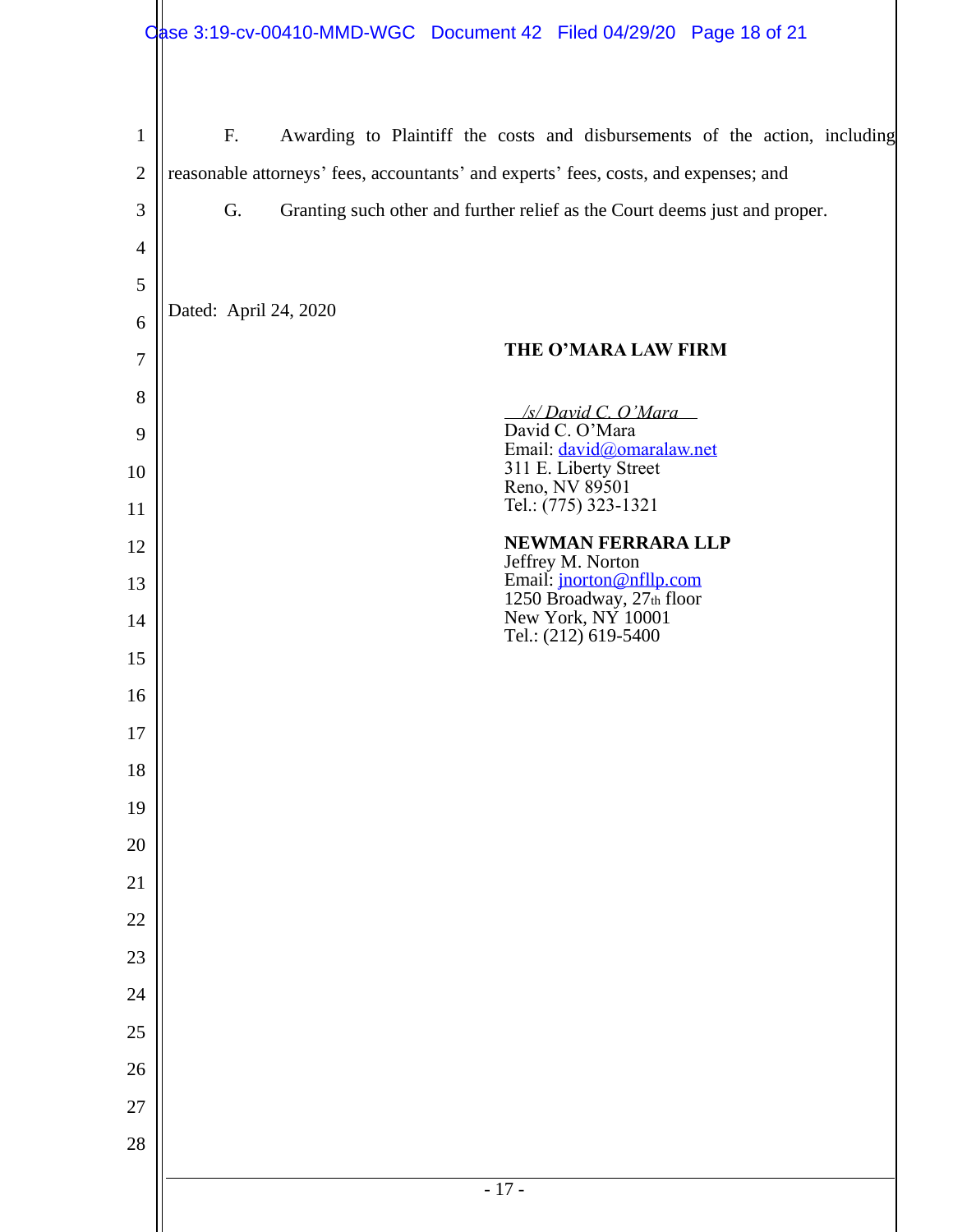| UNITED STATES DISTRICT COURT                                                                                                                                                                |                                                                          |  |
|---------------------------------------------------------------------------------------------------------------------------------------------------------------------------------------------|--------------------------------------------------------------------------|--|
| <b>DISTRICT OF NEVADA</b>                                                                                                                                                                   |                                                                          |  |
| JOHN SOLAK, derivatively on behalf of RING<br>ENERGY, INC.,                                                                                                                                 | No.: 3:19-cv-00410-MMD-WGC                                               |  |
| Plaintiff,                                                                                                                                                                                  |                                                                          |  |
| <b>SHAREHOLDER</b><br>LLOYD T. ROCHFORD, KELLY HOFFMAN,<br><b>VERIFICATION</b><br>DAVID A. FOWLER, STANLEY M.<br>MCCABE, ANTHONY B. PETRELLI,<br>REGINA ROESENER and CLAYTON E.<br>WOODRUM, |                                                                          |  |
| Defendants,                                                                                                                                                                                 |                                                                          |  |
| -and-                                                                                                                                                                                       |                                                                          |  |
| RING ENERGY, INC., a Nevada Corporation,                                                                                                                                                    |                                                                          |  |
| Nominal Defendant.                                                                                                                                                                          |                                                                          |  |
|                                                                                                                                                                                             |                                                                          |  |
| I, JOHN SOLAK, do hereby verify, under penalty of perjury, as follows:                                                                                                                      |                                                                          |  |
| My name is John Solak and I make this Verification in connection with the filing<br>$1_{\cdot}$                                                                                             |                                                                          |  |
| of an Amended Verified Stockholder Derivative Complaint for Breach of Fiduciary Duty, Waste                                                                                                 |                                                                          |  |
| of Corporate Assets, Unjust Enrichment, and violations of Section 14(a) of the Securities Exchange                                                                                          |                                                                          |  |
| Act of 1934, as amended (the "Amended Complaint") in the above-captioned action.                                                                                                            |                                                                          |  |
| I currently hold shares of Ring Energy, Inc., and have held such shares continuously<br>2.                                                                                                  |                                                                          |  |
| during the time of the wrongs alleged in the Amended Complaint.                                                                                                                             |                                                                          |  |
| 3.                                                                                                                                                                                          | I reviewed and authorize the filing of the Amended Complaint against the |  |
| defendants in this action and I am familiar with the allegations therein.                                                                                                                   |                                                                          |  |
| 4.<br>In addition, the allegations in the Amended Complaint as to me and my own actions                                                                                                     |                                                                          |  |
| are true and correct, and, upon information and belief, all other allegations therein are true and                                                                                          |                                                                          |  |
| correct.                                                                                                                                                                                    |                                                                          |  |
| Neither I nor anyone else affiliated with me has received, been promised or offered,<br>5.                                                                                                  |                                                                          |  |
| and will not accept any form of compensation, directly or indirectly, for prosecuting or serving as                                                                                         |                                                                          |  |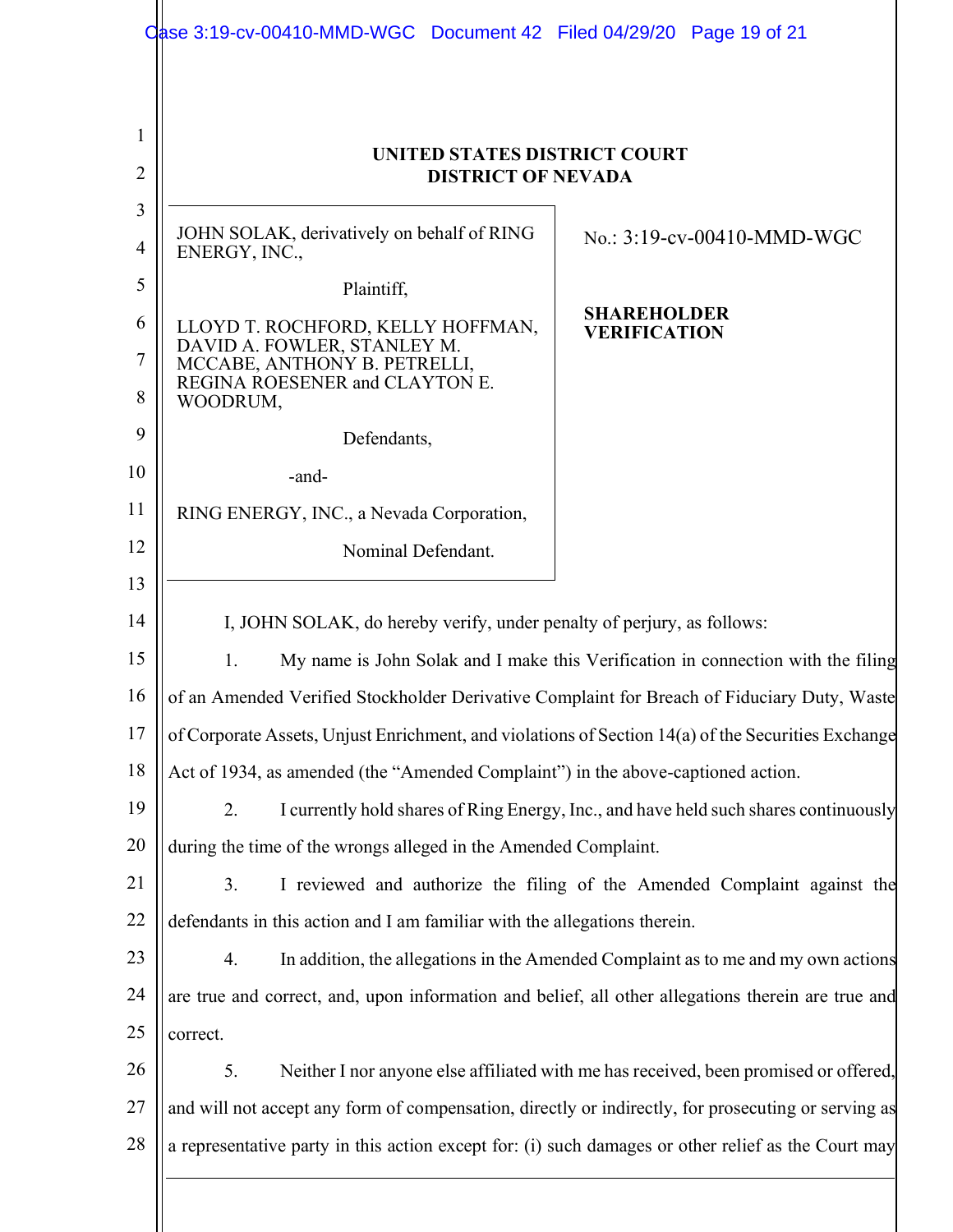## Case 3:19-cv-00410-MMD-WGC Document 42 Filed 04/29/20 Page 20 of 21

 award me as a member of the Class; (ii) such fees, costs or other payments as the Court expressly approves to be paid to me or on my behalf; or (iii) reimbursement, paid by my attorneys, of actual and reasonable out-of-pocket expenses incurred by me directly in connection with prosecution of this action. I make this Verification under penalty of perjury that the foregoing is true and correct. Executed this  $\frac{2\frac{1}{2}}{2}$  day of April, 2020. JOHN SOLAK